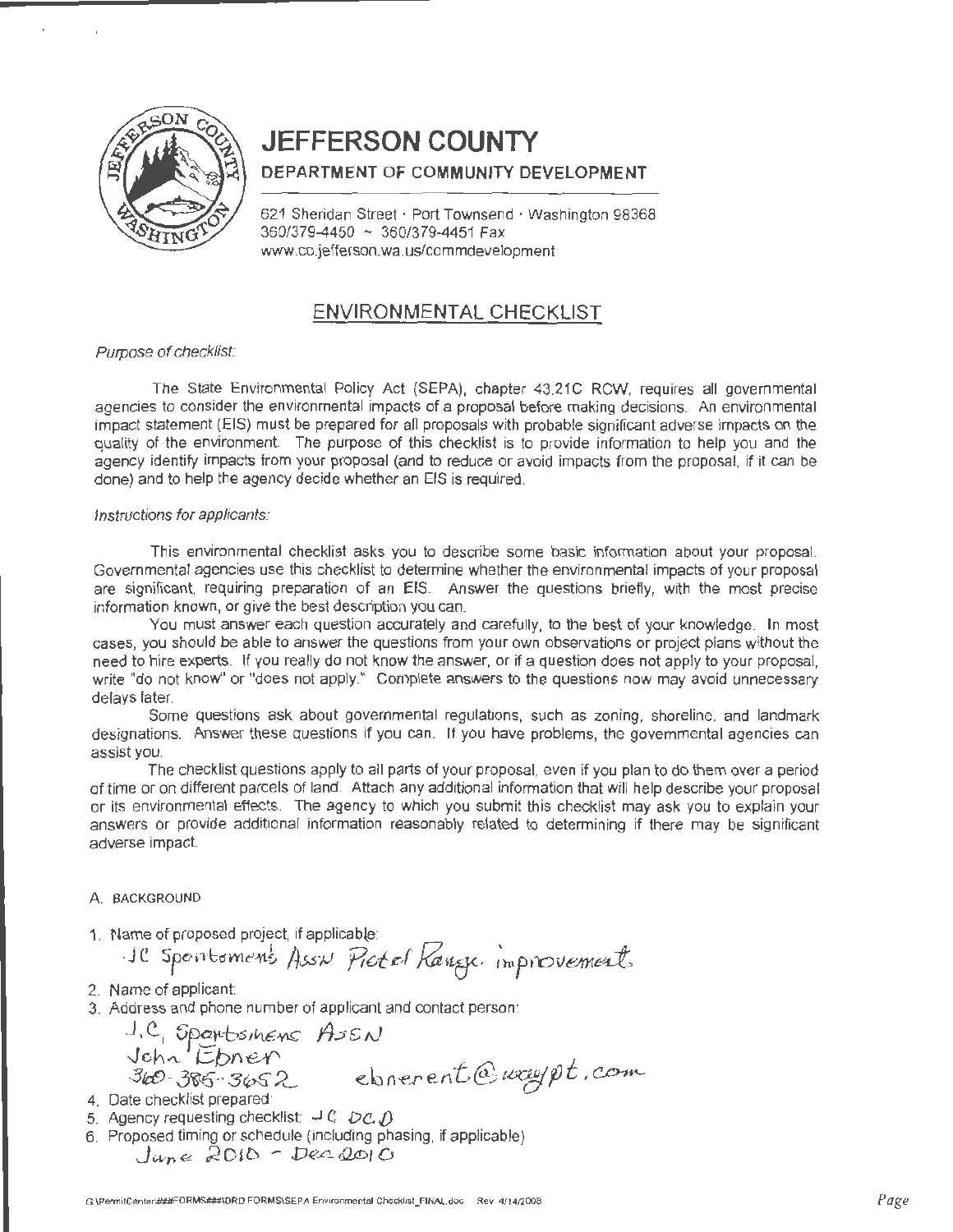7. Do you have any plans for future additions, expansion, or further activity related to or connected this 11r?posal? If yes, explain. **µC>** 

8. List any environmental information you know about that has been prepared, or will be prepared, directly related to this proposal. Nonce, at thus  $l_1w\in I$ .

9. Do you know whether applications are pending for governmental approvals of other proposals directly affecting the property covered by your proposal? If yes, explain.  $A'$ 

10. List any government approvals or permits that will be needed for your proposal, if known.<br>J.C. DUD building permit. for firing line Cover

11. Give brief, complete description of your proposal, including the proposed uses and the size of the project and site. There are several questions later in this checklist that ask you to describe certain aspects of your proposal. You do not need to repeat those answers on this page. (Lead agencies may modify this form to include additional specific information on project description.)

```
See attached documentation. Continuation of existing use.
```
12. Location of the proposal, Give sufficient information for a person to understand the precise location of your proposed project, including a street address, if any, and section, township, and range, if known. If a proposal would occur over a range of area, provide the range or boundaries of the site(s). Provide a legal description, site plan, vicinity map, and topographic map, if reasonably available. While you should submit any plans required by the agency, you are not required to duplicate maps or detailed plans submitted with any permit applications related to this checklist.<br>See attached documentarised

**8. ENVIRONMENTAL ELEMENTS** 

1. **Earth** 

a. General description of the site (circle one): Flat, rolling, hilly, steep slopes, mountainous, other.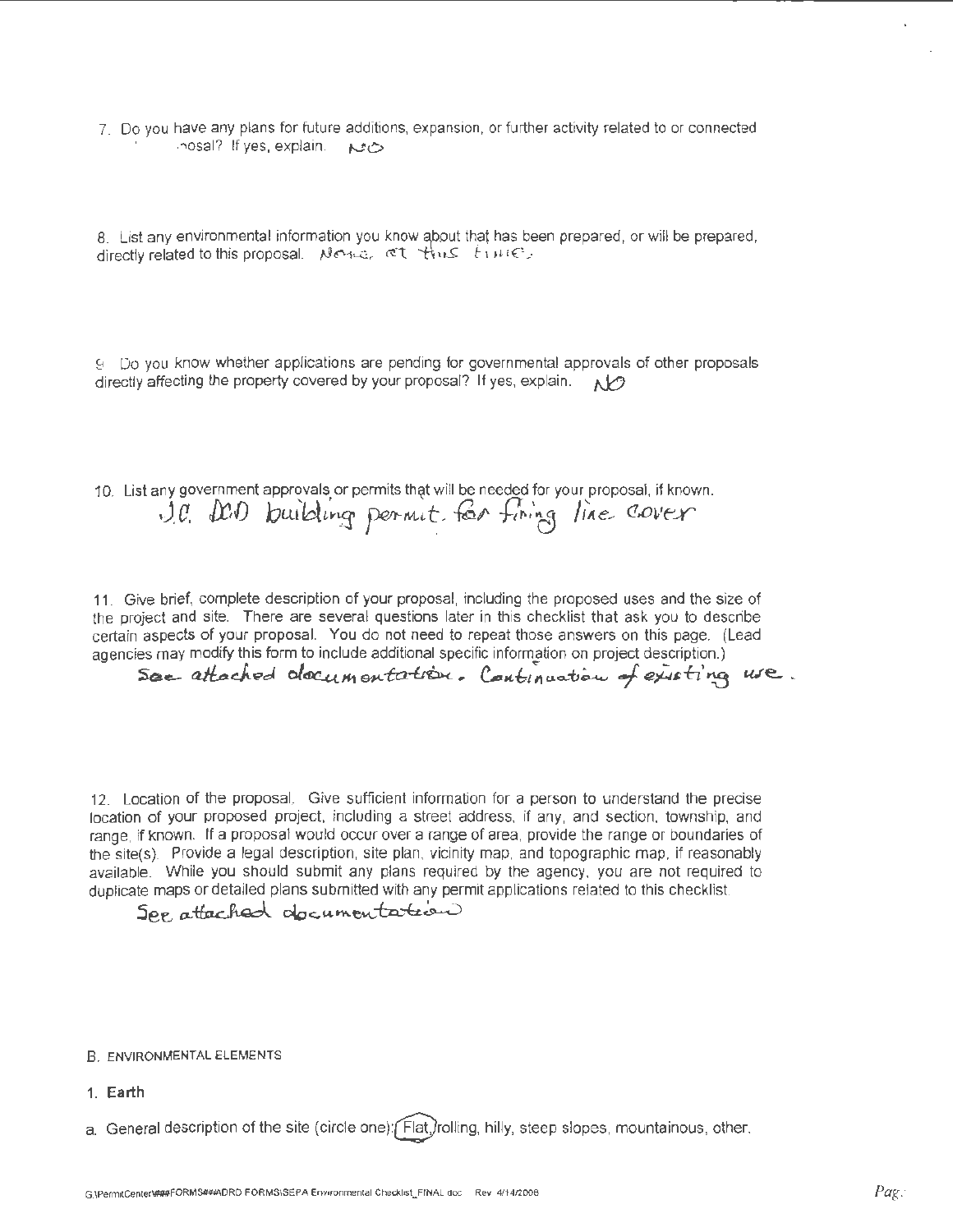- b What is the steepest slope on the site (approximate percent slope)?  $P^{row}$  7-920
- c. What general types of soils are found on the site (for example, clay, sand, gravel, peat, muck)? If you know the classification of agricultural soils, specify them and note any prime farmland. Sandy, grouvely, loam underlain with brown & blue close
- d. Are there surface indications or history of unstable soils in the immediate vicinity? If so, describe. NÕ
- e. Describe the purpose, type, and approximate quantities of any filling or grading proposed. dicate source of fill. 3500 cm yols, to grade target range and Indicate source of fill.
- f. Could erosion occur as a result of clearing, construction, or use? If so, generally describe. - NO
- g. About what percent of the site will be covered with impervious surfaces after project construction (for example, asphalt or buildings)? less thave 1%
- h. Proposed measures to reduce or control erosion, or other impacts to the earth, if any: vege tation

## a.Air

- a. What types of emissions to the air would result from the proposal (i.e., dust, automobile, odors, industrial wood smoke) during construction and when the project is completed? If any, generally describe and give approximate quantities if known. Some clust and equipment Completion .
- b. Are there any off-site sources of emissions or odor that may affect your proposal? If so, generally describe. NO
- c. Proposed measures to reduce or control emissions or other impacts to air, if any: NONE
- 3. Water
- a. Surface:

1) Is there any surface water body on or in the immediate vicinity of the site (including yearround and seasonal streams, saltwater, lakes, ponds, wetlands)? If yes, describe type and provide names. If appropriate, state what stream or river it flows into. AJO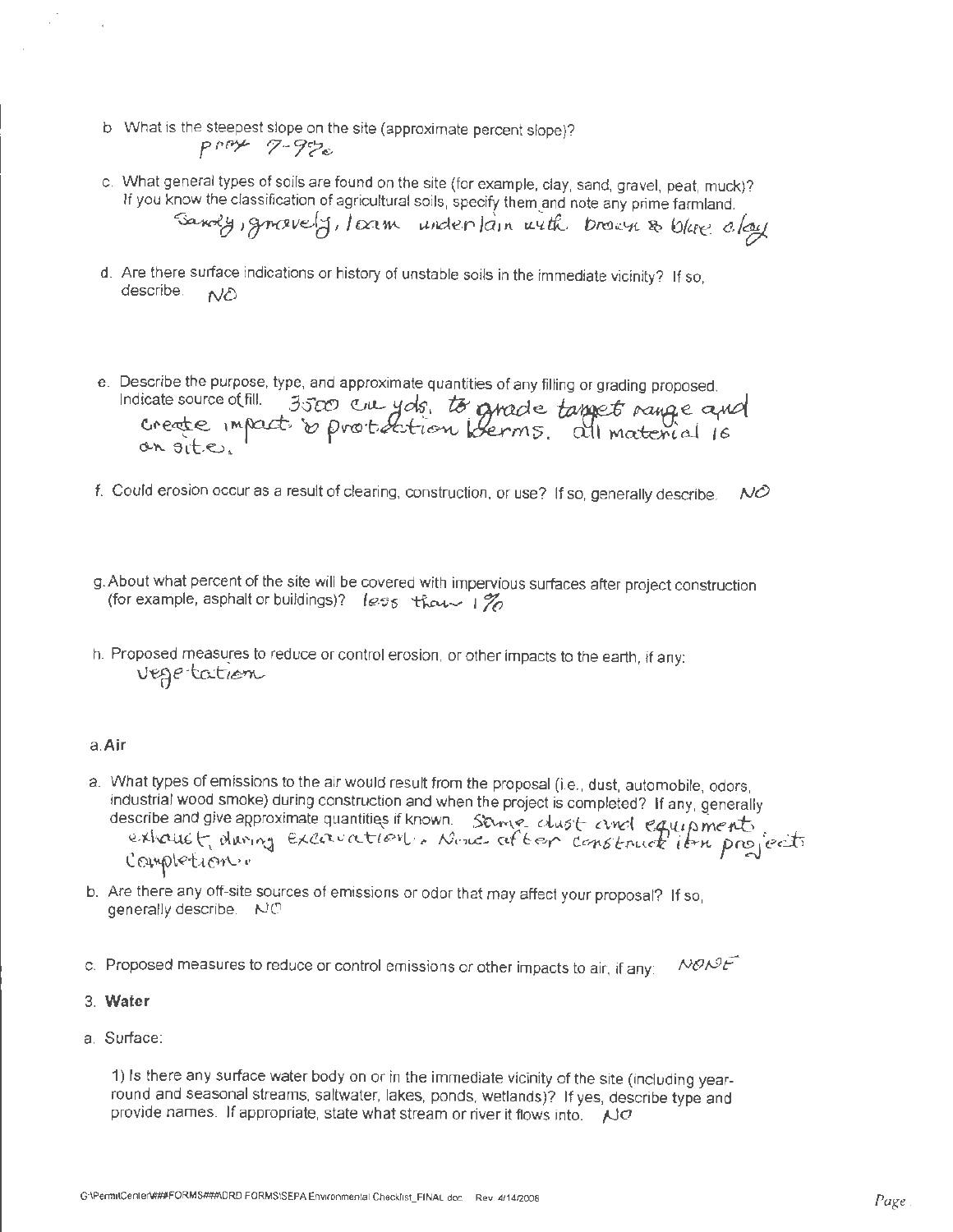- 2) Will the project require any work over, in, or adjacent to (within 200 feet) the described rs? If yes, please describe and attach available plans.
- of the the amount of fill and dredge material that would be placed in or removed from University of wetlands and indicate the area of the site that would be affected. Indicate the source of fill material.  $N/A$
- 4) Will the proposal require surface water withdrawals or diversions? Give general description, purpose, and approximate quantities if known.  $\bigcup_{\mathbf{C}}$
- 5) Does the proposal lie within a 100-year floodplain? If so, note location on the site plan.  $\angle O\overline{O}$
- 6) Does the proposal involve any discharges of waste materials to surface waters? If so, describe the type of waste and anticipated volume of discharge.  $\Lambda$  )  $\Omega$
- b. Ground:
	- 1) Will ground water be withdrawn, or will water be discharged to ground water? Give general description, purpose, and approximate quantities if known.  $\sim \mathcal{N} \mathcal{D}$
	- 2) Describe waste material that will be discharged into the ground from septic tanks or other sources, if any (for example: domestic sewage; industrial, containing the following chemicals; agricultural; etc.). Describe the general size of the system, the number of such systems, the number of houses to be served (if applicable), or the number of animals or humans the system(s) are expected to serve.  $N/A$
- c. Water runoff (including stormwater):
	- 1) Describe the source of runoff (including storm water) and method of collection and disposal. if any (include quantities, if known). Where will this water flow? Will this water flow into other waters? If so, describe any storm verter punoff via surveyes, dite hes nouting to existing chaite dispension area, will NOT flow.
	- 2) Could waste materials enter ground or surface waters? If so, generally describe. AIO.
- d. Proposed measures to reduce or control surface, ground, and runoff water impacts, if any: revegetoate.

÷.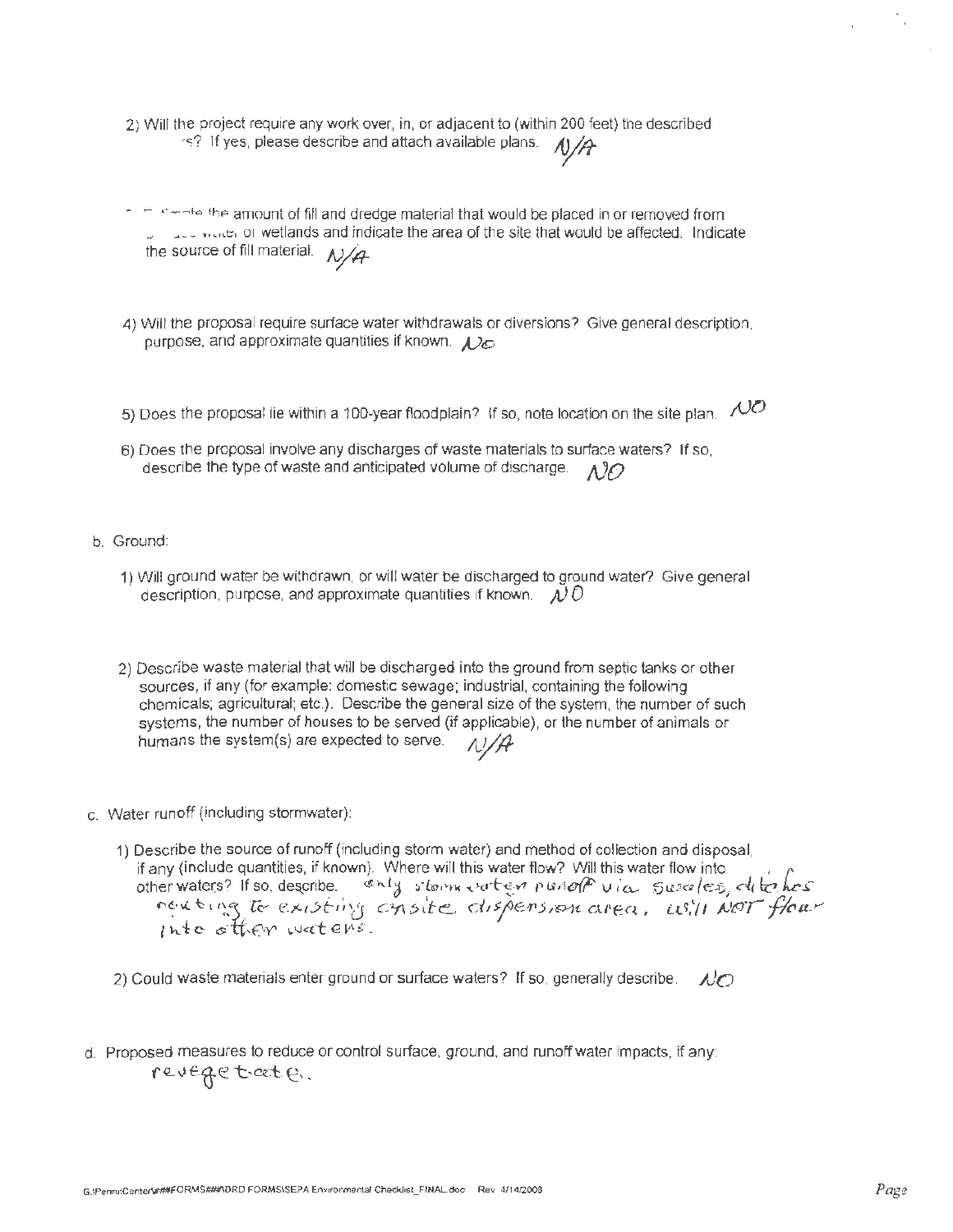## 4. **Plants**

- a. Check or circle types of vegetation found on the site: ---deciduous tree: alder, maple, aspen, other
- *y* deciduous tree: alder, maple, aspen, other<br>**y** evergreen tree: fir, cedar, pine, other
- 
- -shrubs

- *\_\_*\_*\_\_\_* grass \_\_\_\_\_\_\_\_ pasture
- -------- pasture<br>--------- crop or grain
- ———— crop or grain<br>———— wet soil plants: cattail, buttercup, bullrush, skunk cabbage, other ---water plants: water lily, eelgrass, milfoil, other
- ----------- water plants: water lily, eelgrass, milfoil, other<br>---------- other types of vegetation
- 
- b. What kind and amount of vegetation will be removed or altered? **%1'U.SS**
- c. List threatened or endangered species known to be on or near the site.  $Now$  $e$
- d. Proposed landscaping, use of native plants, or other measures to preserve or enhance<br>vegetation on the site, if any:  $\Re$ e~sie⇔ol, simpless

#### 5. **Animals**

a. Circle any birds and animals which have been observed on or near the site or are known to be on or near the site:

birds: hawk, heron, eagle, songbirds, other: mammals: @ee), bear, elk, beaver, other: fish: bass, salmon, trout, herring, shellfish, other:

- b. List any threatened or endangered species known to be on or near the site.  $\sqrt{\hbar}$
- c. Is the site part of a migration route? If so, explain.  $\forall \theta$  0
- d. Proposed measures to preserve or enhance wildlife, if any:  $\forall A \in \mathbb{R}$

## 6. **Energy and natural resources**

a. What kinds of energy (electric, natural gas, oil, wood stove, solar) will be used to meet the completed project's energy needs? Describe whether it will be used for heating, manufacturing, etc. **N/4**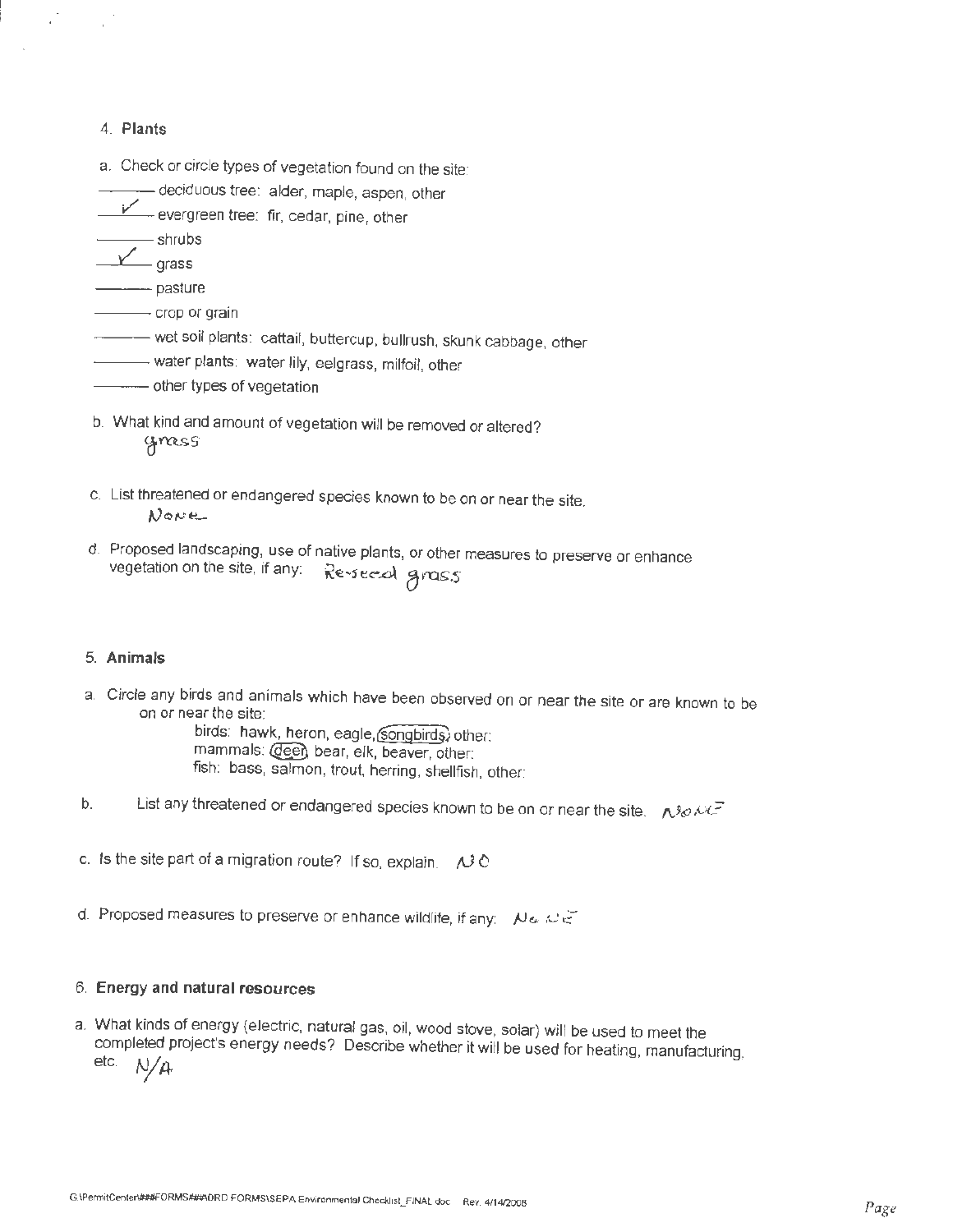- b. would your project affect the potential use of solar energy by adjacent properties? If so, gem. 11 rlr.>scribe. *fv()*
- c. What kinds of energy conservation features are included in the plans of this proposal? List other proposed measures to reduce or control energy impacts, if any: **judical**

## 7. **Environmental health**

a. Are there any environmental health hazards, including exposure to toxic chemicals, risk of fire and explosion, spill, or hazardous waste that could occur as a result of this proposal? If so, describe. No

1) Describe special emergency services that might be required.  $\pi$   $\frac{N}{A}$ 

2) Proposed measures to reduce or control environmental health hazards, if any:  $\sqrt{N}$ 

#### b. **Noise**

- 1) What types of noise exist in the area which may affect your project (for example: traffic, equipment, operation, other)? **A**lexice
- 2) What types and levels of noise would be created by or associated with the project on a shortterm or a long-term basis (for example: traffic, construction, operation, other)? Indicate what hours noise would come from the site. Showt temm come truck term *co* urs noise would come from the site. Short term and true term indicate what<br>exactles in explicit ment. Lowly term and true terms gunfine. exerved on speepment , Long terms - since as
- 3) Proposed measures to reduce or control noise impacts, if any: Shoo<sup>rb</sup>i *held... Constitute tiene* oposed measures to reduce or common observations, it any. Shep is not designed for search about exercements.
- 
- a. What is the current use of the site and adjacent properties? Show-thing manage: Runcel/residential natis incomentase or the site and adjacent properties? Show in my perhaps ... Kurely ~~ **'A-11.\~\. .9e.¥'\Jtc.a.s <i**
- b. Has the site been used for agriculture? If so, describe.  $\mathcal{H}\mathcal{O}$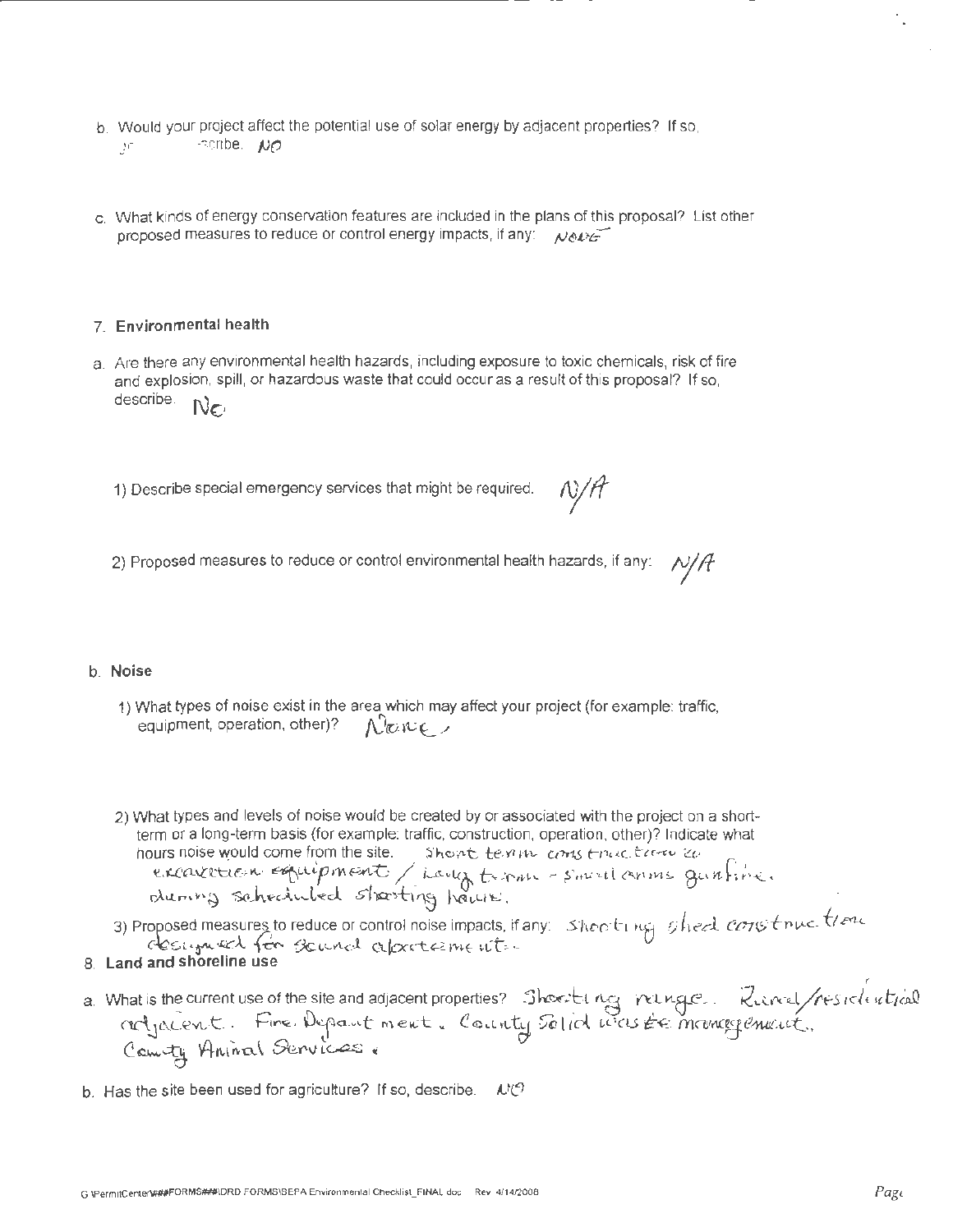- c. Describe any structures on the site old storing shed that will be removed.
- d. Will any structures be demolished? If so, what?  $\vdash \mathcal{b}\mathcal{D}$
- e. What is the current zoning classification of the site?  $E_{12x}$  which  $E_{13}$  is  $E_{24}$  where  $E_{34}$ f. What is the current comprehensive plan designation of the site? *fear it finds free* it it fight
- g. If applicable, what is the current shoreline master program designation of the site?  $\mathcal{N}/\mathcal{H}$
- h. Has any part of the site been classified as an "environmentally sensitive" or critical area? If so, specify. **NO**
- i. Approximately how many people would reside or work in the completed project? **NOI**DE
- j. Approximately how many people would the completed project displace? **ootJ€**
- k. Proposed measures to avoid or reduce displacement impacts, if any: *N/A*-
- I. Proposed measures to ensure the proposal is compatible with existing and projected land uses and plans, if any: **Content of the proposal is compatible with existing** and plans, if any: **Content interaction**

## 9. **Housing**

- a. Approximately how many units would be provided, if any? Indicate whether high, middle, or lowincome housing. **NA**
- b. Approximately how many units, if any, would be eliminated? Indicate whether high, middle, or low-income housing.  $N/A$
- c. Proposed measures to reduce or control housing impacts, if any:  $\mathcal{D}/\mathcal{A}$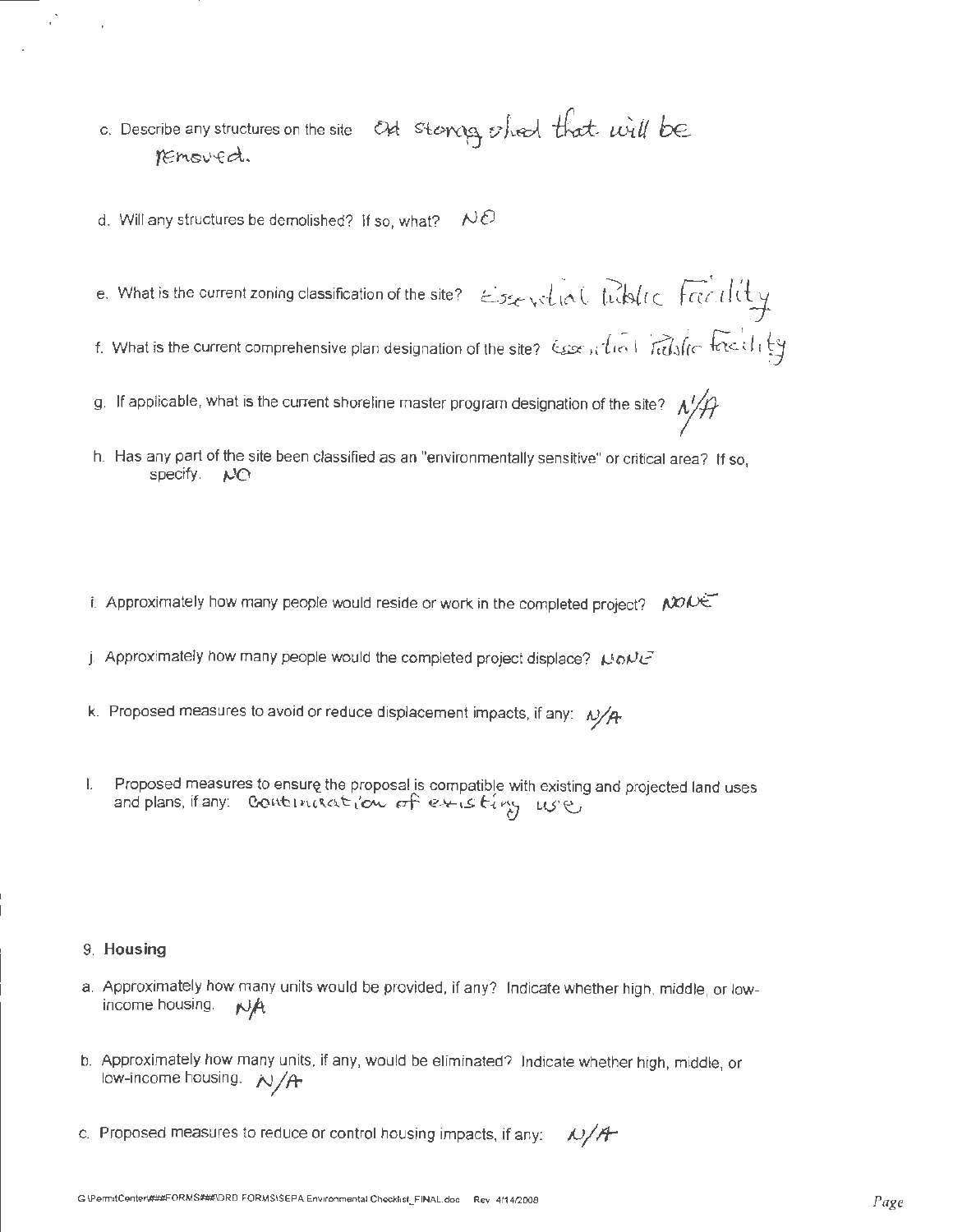## 10. **Aesthetics**

- a. What rs the tallest height of any proposed structure(s), not including antennas; what is the *{>,*  principal exterior building material(s) proposed? *IIf I Franchi Panels, composed*  $i$  *If reofing*, *u.>~* -~"~, C:6+'l<'.!A"et *flt€1<P V'.*
- b. What views in the immediate vicinity would be altered or obstructed?  $\mathcal{N} \oplus \mathcal{N} \in \mathbb{R}$
- c. Proposed measures to reduce or control aesthetic impacts, if any: **/JaN€**

## 11. **Light and glare**

- a. What type of light or glare will the proposal produce? What time of day would it mainly occur? */lexutifian*
- b. Could light or glare from the finished project be a safety hazard or interfere with views? *IJ o*
- c. What existing off-site sources of light or glare may affect your proposal? *No}Jt!:*
- ,.., d. Proposed measures to reduce or control light and glare impacts, if any:  $\triangle\theta\triangle C$

## 12. **Recreation**

- a. What designated and informal recreational opportunities are in the immediate vicinity? Shorit cing Pangle,
- b. Would the proposed project displace any existing recreational uses? If so, describe. *No*
- c. Proposed measures to reduce or control impacts on recreation, including recreation */Jt)A.,Jt:F°*  opportunities to be provided by the project or applicant, if any:

## 13. **Historic and cultural preservation**

- a. Are there any places or objects listed on, or proposed for, national, state, or local preservation registers known to be on or next to the site? If so, generally describe.  $\mathcal{N}\cap$
- b. Generally describe any landmarks or evidence of historic, archaeological, scientific, or cultural importance known to be on or next to the site.  $N/A$

c. Proposed measures to reduce or control impacts, if any:  $\mathcal{L}O\mathcal{A}\mathcal{L}$ 

۰.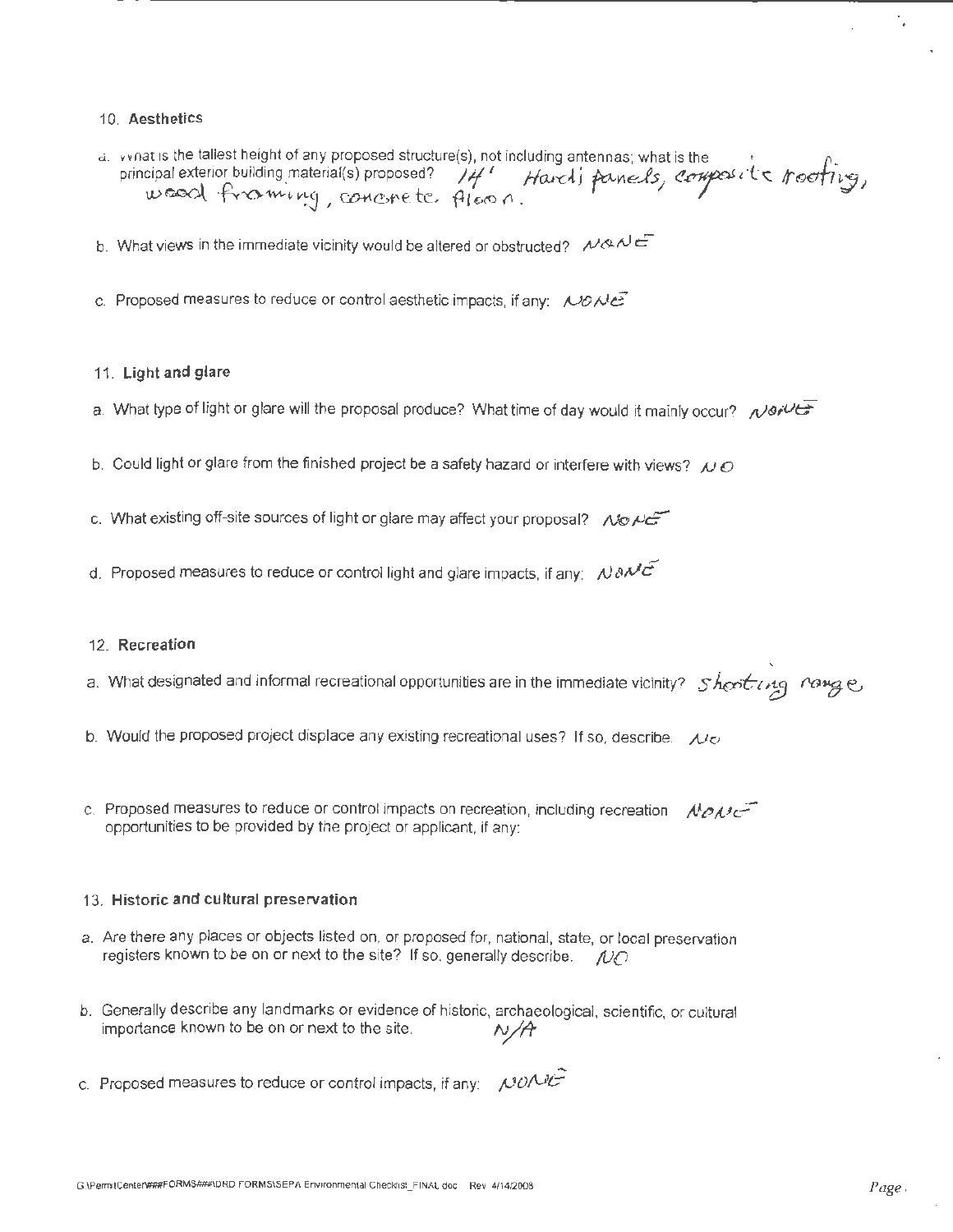#### 14. Transportation

 $\sim 10$ 

- a. Identify public streets and highways serving the site. and describe proposed access to the identify public streets and mynways serving and did, dimensioned in  $R_d$ . Existing dividendary existing street system. Show on site plans, if any. Gua Circle  $R_d$ . Existing dividendary
- b. Is site currently served by public transit? If not, what is the approximate distance to the nearest transit stop?  $\mathcal{M}$ ,  $\mathcal{M}$ ,  $\mathcal{M}$
- c. How many parking spaces would the completed project have? How many would the project eliminate? /[) **/J&Xe** *e.flMi l'Cl....te::,(*
- d. Will the proposal require any new roads or streets, or improvements to existing roads or streets, not including driveways? If so, generally describe (indicate whether public or private). A/O
- e. Will the project use (or occur in the immediate vicinity of) water, rail, or air transportation? If so, generally describe. **µe**
- f. How many vehicular trips per day would be generated by the completed project? If known, indicate when peak volumes would occur. 3/ology weekends.
- g. Proposed measures to reduce or control transportation impacts, if any:  $\triangle$

#### 15. **Public services**

- a. Would the project result in an increased need for public services (for example: fire protection, police protection, health care, schools, other)? If so, generally describe.  $D \cap$
- NOVE b. Proposed measures to reduce or control direct impacts on public services, if any.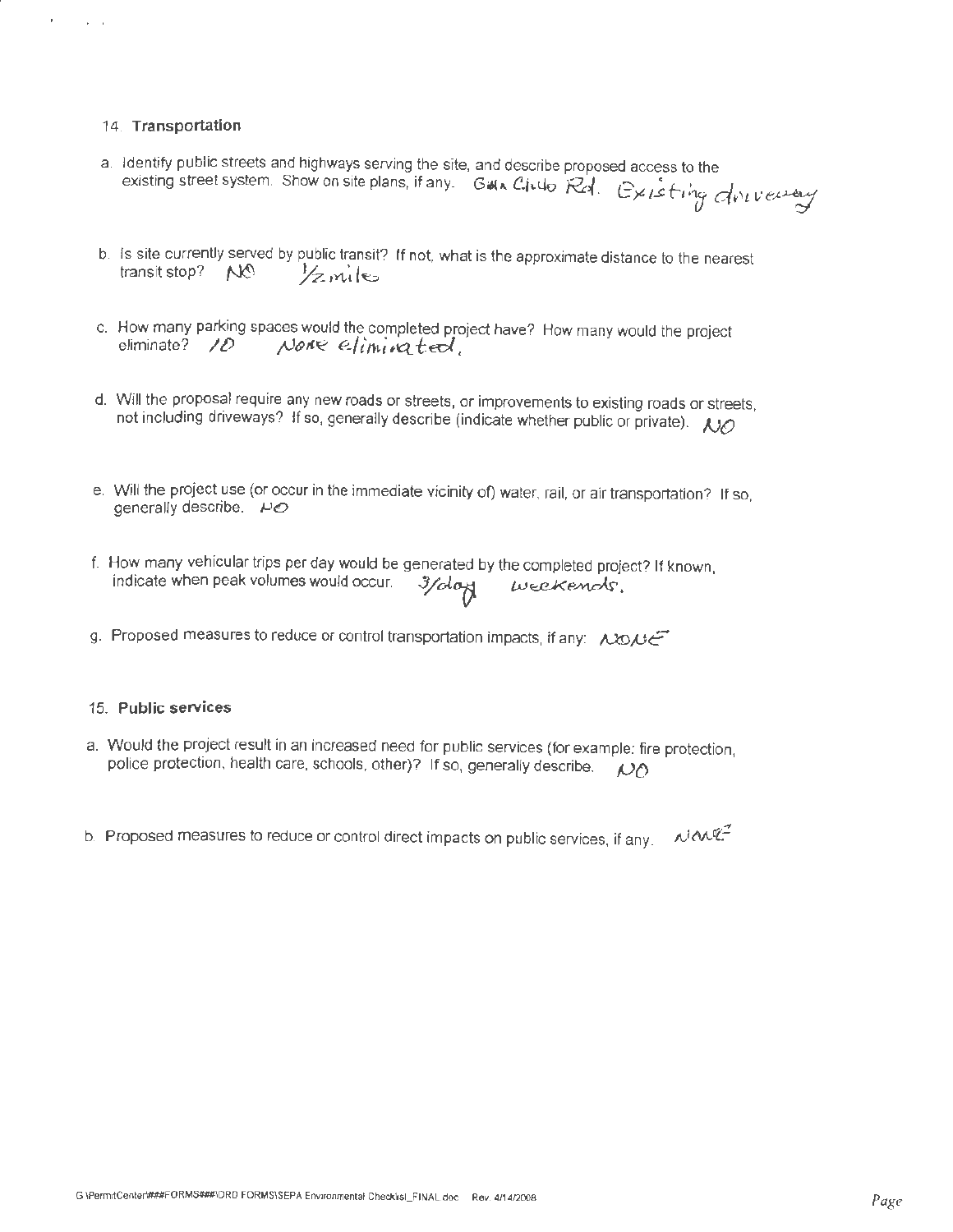- 16. **Utilities**
- a. Circle utilities currently available at the site: electricity, natural gas, water, refuse service, telephone, sanitary sewer, septic system, other. **NoVE**
- b. Describe the utilities that are proposed for the project, the utility providing the service, and the  $\mu_{\text{M}}$ general construction activities on the site or in the immediate vicinity which might be needed.
- C. SIGNATURE

The above answers are true and complete to the best of my knowledge. I understand that the lead agency is relying on them to make its decision.

Signature: Jury a. Charvat

Date Submitted: ................................................................................................................................................... .

 $\sim$   $\alpha$  $\alpha = \alpha + \beta$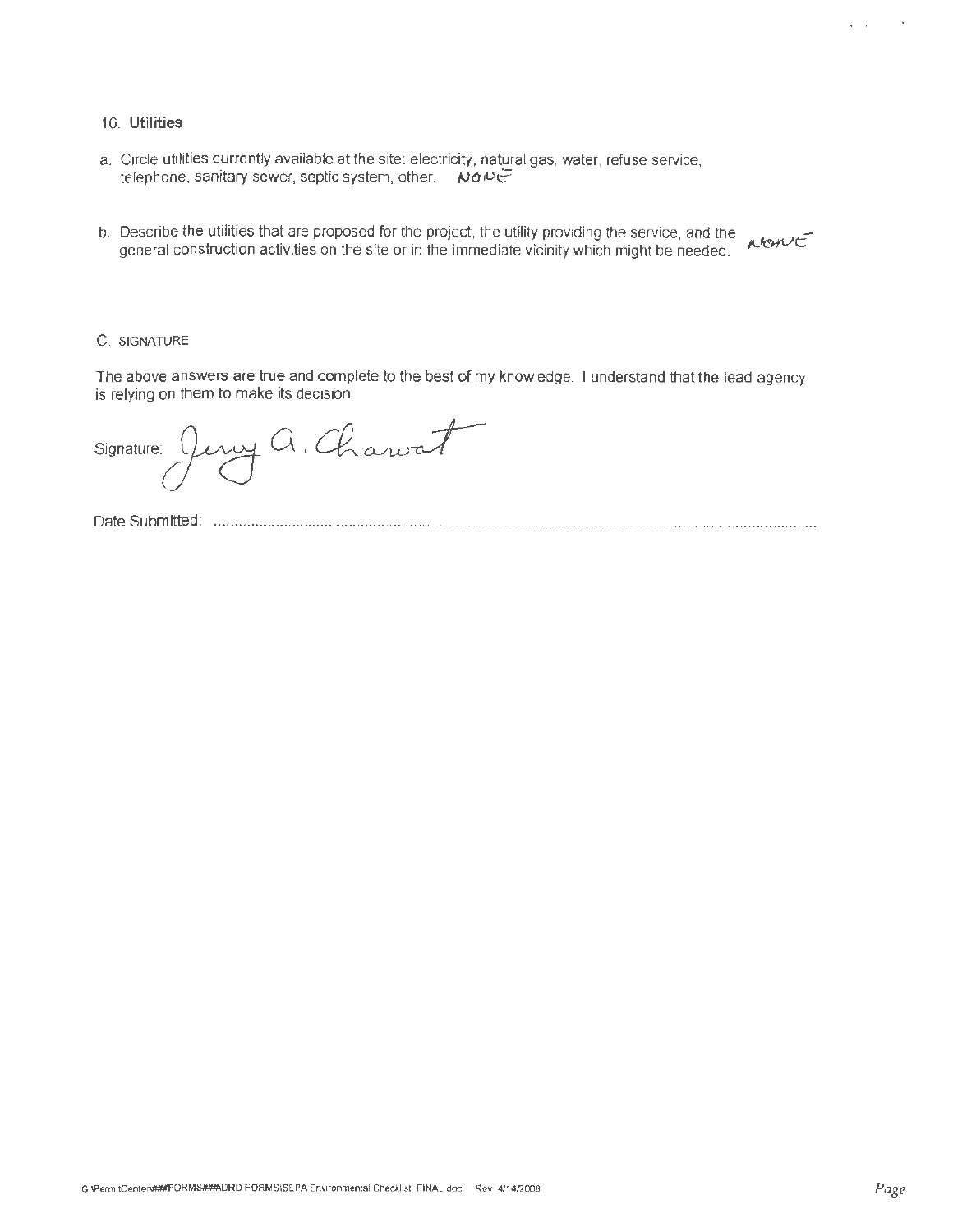#### TO BE COMPLETED BY APPLICANT

 $\mathcal{L} = \mathcal{L}$ 

**EVALUATION FOR** AGENCY USE ONLY

D. SUPPLEMENTAL SHEET FOR NONPROJECT ACTIONS

(do not use this sheet for project actions)

Because these questions are very general, it may be helpful to read them in conjunction with the list of the elements of the environment.

When answering these questions, be aware of the extent the proposal, or the types of activities likely to result from the proposal, would affect the item at a greater intensity or at a faster rate than if the proposal were not implemented. Respond briefly and in general terms.

1. How would the proposal be likely to increase discharge to water; emissions to air; production, storage, or release of toxic or hazardous substances; or production of noise? NO IFrancase

Proposed measures to avoid or reduce such increases are:  $\mathcal{N}/\mathcal{A}$ 

2. How would the proposal be likely to affect plants, animals, fish, or marine life? Mine-n trapacet during construction. None after.

Proposed measures to protect or conserve plants, animals, fish, or marine life are: re-vectefation

3. How would the proposal be likely to deplete energy or natural resources?  $\sqrt{A}$ 

Proposed measures to protect or conserve energy and natural resources are:  $\sqrt{2}$ 

4. How would the proposal be likely to use or affect environmentally sensitive areas or areas designated (or eligible or under study) for governmental protection; such as parks, wilderness, wild and scenic rivers, threatened or endangered species habitat, historic or cultural sites, wetlands, floodplains, or prime farmlands?  $\Lambda'/\rho$ 

Proposed measures to protect such resources or to avoid or reduce impacts are:  $\sqrt{2\pi}$